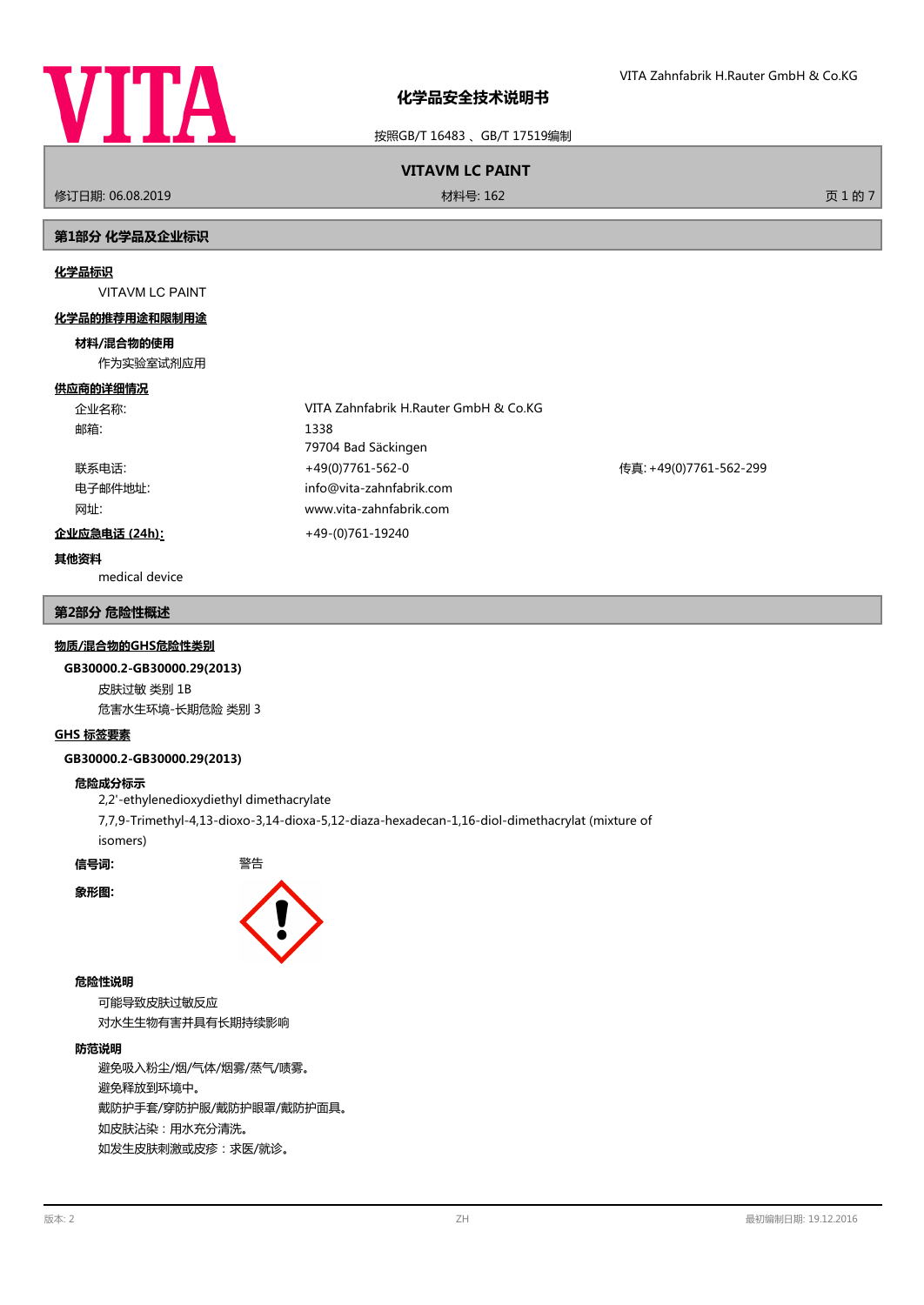### 修订日期: 06.08.2019 材料号: 162 页 2 的 7

#### **其他危害**

没有相关信息。

## **第3部分 成分/组成信息**

# **混合物**

## **危险的成分**

| ICAS号      | 化学品名称                                                                                                      | 数量          |
|------------|------------------------------------------------------------------------------------------------------------|-------------|
| 72869-86-4 | 7,7,9-Trimethyl-4,13-dioxo-3,14-dioxa-5,12-diaza-hexadecan-1,16-diol-dimethacrylat<br>(mixture of isomers) | $40 - 45$ % |
| $109-16-0$ | 2,2'-ethylenedioxydiethyl dimethacrylate                                                                   | $15 - 20%$  |
| 2867-47-2  | 2-dimethylaminoethyl methacrylate                                                                          | $< 1$ %     |

#### **第4部分 急救措施**

#### **有关急救措施的描述**

#### **若吸入**

提供新鲜空气。 如有疑问或症状仍然存在,寻求医疗咨询。

#### **若皮肤接触**

接触到皮肤时,立刻用很多水 和 肥皂冲洗皮肤。 立即脱掉所有沾染的衣服,清洗后方可重新使用 必须医生处

理。 接触到皮肤时,立刻用很多水 和 肥皂冲洗皮肤。

#### **若眼睛接触**

立刻小心且彻底的用洗眼设备或用水冲洗眼睛。 眼睛受到刺激时请去看眼科医生。

## **若食入**

立刻漱口,然后喝大量的水。

# **最重要的症状和健康影响**

没有相关信息。

## **对医生的特别提示**

症状处理。

#### **第5部分 消防措施**

#### **灭火介质**

依照周边环境决定防火措施。 **适合的灭火剂**

#### **特别危险性**

不易燃 。

#### **消防人员的特殊保护设备和防范措施**

佩戴自给式呼吸设备和化学防护服。 全套防护衣。

#### **其他资料**

用喷水来灭掉气体/蒸气/雾。 分开收集受污染的灭火水。切勿使其流入排水管道或地表水域。

#### **第6部分 泄漏应急处理**

#### **作业人员防护措施、防护装备和应急处置程序**

提供足够的通风。 勿吸入气体/烟雾/蒸气/喷雾。 避免跟皮肤、眼睛和衣服接触。 使用个人防护装备

#### **环境保护措施**

勿使之进入地下水或水域。

#### **泄漏化学品的收容、清除方法及所使用的处置材料**

用会吸收液体的材料(沙、硅藻土、酸粘合剂、通用粘合剂)吸取。 取出的材料根据清除那一章处理。

#### **参照其他章节**

安全处理: 见 段 7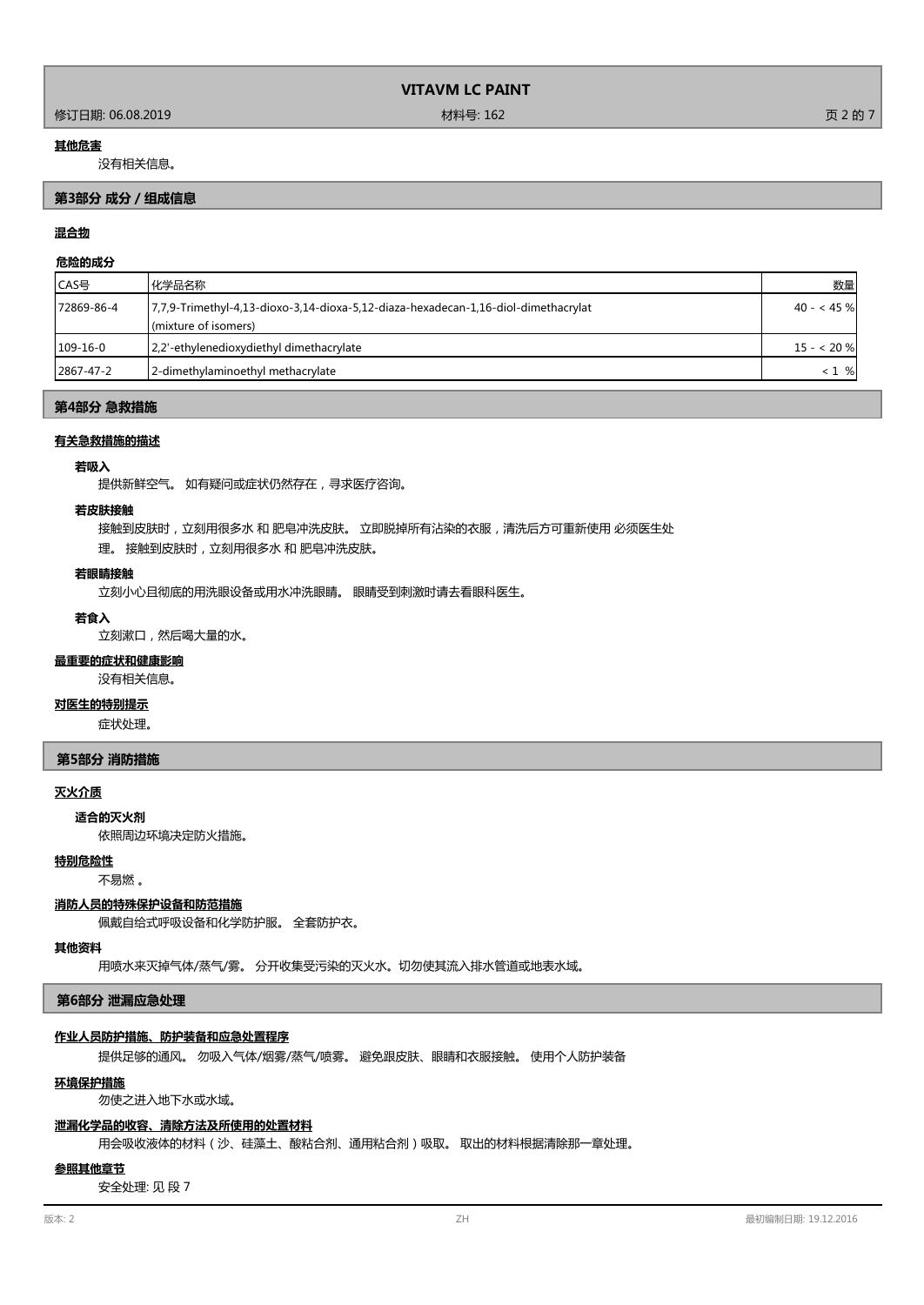# 修订日期: 06.08.2019 材料号: 162 页 3 的 7

个人防护装备: 见 段 8 垃圾处理: 见 段 13

# **第7部分 操作处置与储存**

## **操作注意事项**

# **关于安全操作的提示**

不需要特别的预防措施。

# **关于防火、防爆的提示**

不需要特别的防火措施。

# **安全储存的条件,包括任何不兼容性**

容器密封好。 **对存放空间和容器的要求**

#### **共同存放的提示**

不需要特别的预防措施。

**第8部分 接触控制和个体防护**

# **控制参数**

# **工程控制方法**



#### **保护和卫生措施**

立即脱下受污、浸染的衣物。 制定并重视皮肤保护计划 休息前或工作后洗净手、脸,如有必要且淋浴。 在工作 场所不饮食、不抽烟、不擤鼻涕。

#### **眼部/面部防护**

戴防护眼罩/戴防护面具。

#### **手部防护**

处理化学工作材料时,只能戴带有CE认证标记含四位数检验号码的化学防护手套。 挑选抗化学药品的防护手套 时,必须视工作场所特性而定的危险物质浓度和数量而定。 最好向手套制造厂家询问清楚以上所提特殊用途的 手套之化学药品抵抗性。 推荐的手套品牌 KCL Camatril Velour 击穿时间(最长的支撑时间) 30 min NBR (聚 腈橡胶)

## **皮肤和身体防护**

防护服的使用。

#### **呼吸防护**

在通风不足的情况下 戴呼吸防护装置。 确保有足够的通风且在关键位置上设置点状的抽气设施。 工作场所的技 术通风

#### **第9部分 理化特性**

#### **基本物理和化学性质信息**

| 聚合状态:<br>颜色:<br>气味: | 特征性 |      |
|---------------------|-----|------|
| pH值:                |     | 没有界定 |
| 物理状态变化              |     |      |
| 熔点:                 |     | 没有界定 |
| 沸点/沸腾范围:            |     | X    |
| 闪点:                 |     | X    |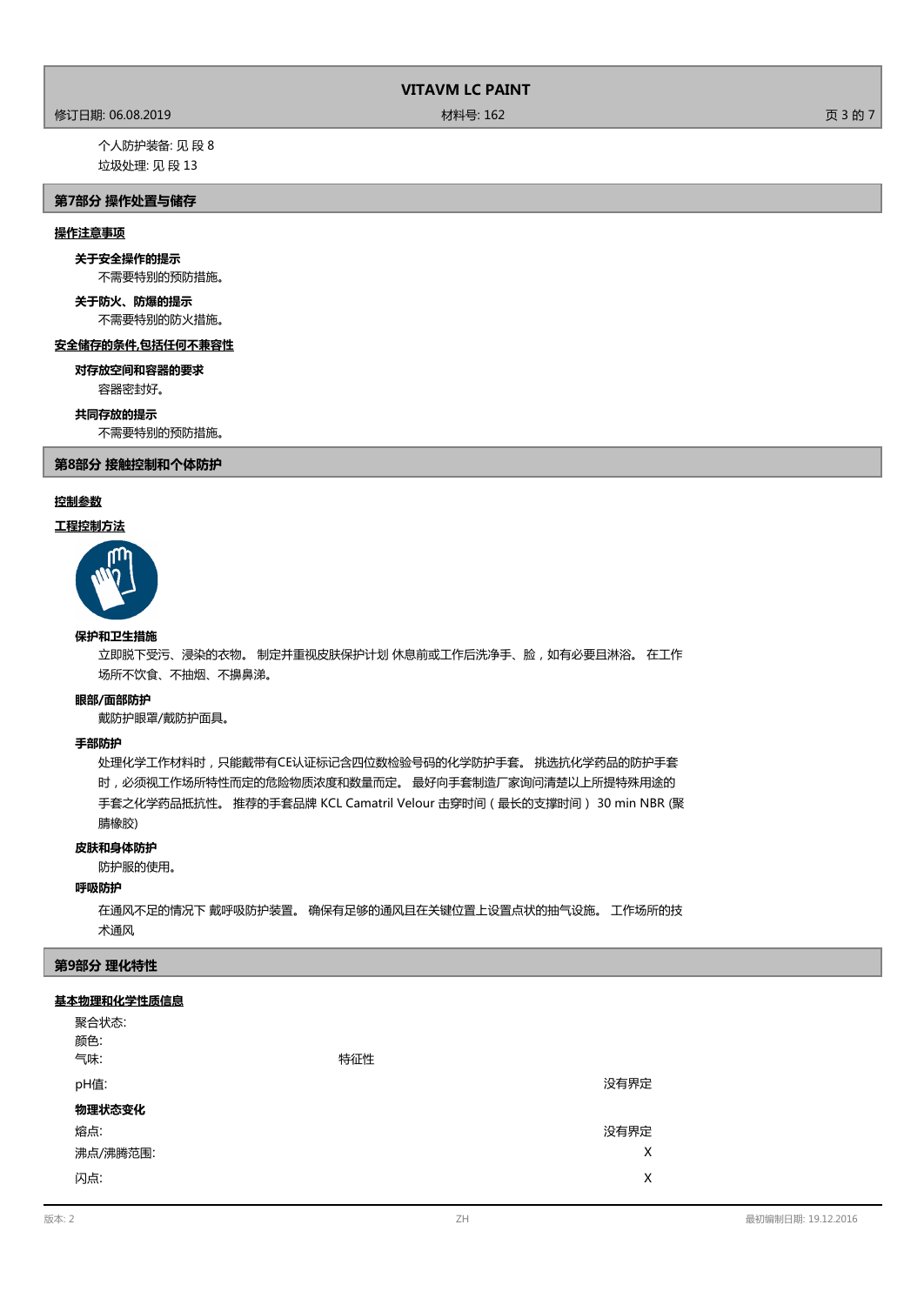| <b>VITAVM LC PAINT</b> |              |         |  |
|------------------------|--------------|---------|--|
| 修订日期: 06.08.2019       | 材料号: 162     | 页 4 的 7 |  |
| 易燃性                    |              |         |  |
| 固体:                    | 不适用          |         |  |
| 气体:                    | 不适用          |         |  |
| 爆炸性特性<br>本产品不: 有爆炸危险的。 |              |         |  |
| 爆炸下限:                  | 没有界定         |         |  |
| 爆炸上限:                  | 没有界定         |         |  |
| 自燃温度                   |              |         |  |
| 固体:                    | 不适用          |         |  |
| 气体:                    | 不适用          |         |  |
| 分解温度:                  | 没有界定         |         |  |
| 助燃特性<br>不助燃。           |              |         |  |
| 蒸汽压力:                  | $<=1100$ hPa |         |  |
| (在 50 °C)              |              |         |  |
| 相对密度:                  | 没有界定         |         |  |
| 水溶性:                   | 不            |         |  |
| 在其它溶剂中的溶解度<br>没有界定     |              |         |  |
| 辛醇/水分配系数:              | 没有界定         |         |  |
| 相对蒸气密度:                | 没有界定         |         |  |
| 蒸发速率:                  | 没有界定         |         |  |
| 其他资料或数据                |              |         |  |
| 固体:                    | 1,10 %       |         |  |

# **第10部分 稳定性和反应性**

# **反应性**

当按规定处理和存储时无有害反应。

# **稳定性**

该产品在正常室温存储时是稳定。

# **危险反应**

无已知的危险反应。

# **避免接触的条件**

没有/没有

### **禁配物**

没有相关信息。

# **危险的分解产物**

无已知的危险分解产物。

# **第11部分 毒理学信息**

# **急性毒性**

# **急性毒性**

现有数据不符合分类标准。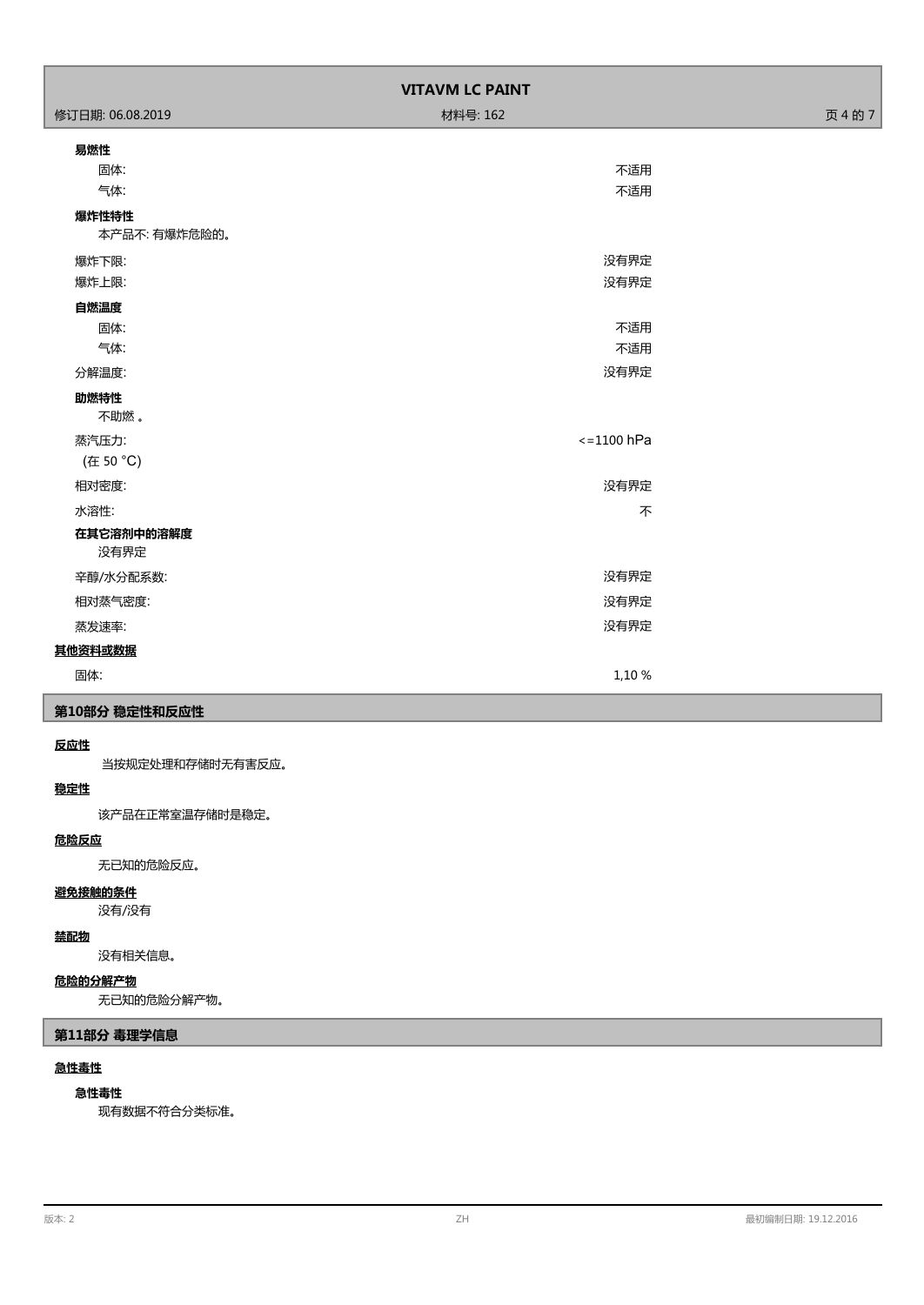修订日期: 06.08.2019 材料号: 162 页 5 的 7

| CAS号      | 化学品名称                             |                          |    |    |    |
|-----------|-----------------------------------|--------------------------|----|----|----|
|           | 曝光途径                              | 剂量                       | 种类 | 来源 | 方法 |
| 2867-47-2 | 2-dimethylaminoethyl methacrylate |                          |    |    |    |
|           | 口服                                | 急性毒性估计值<br>500<br>mg/kg  |    |    |    |
|           | 皮肤吸收                              | 急性毒性估计值<br>1100<br>mg/kg |    |    |    |

#### **刺激和腐蚀**

现有数据不符合分类标准。

### **呼吸或皮肤过敏**

可能导致皮肤过敏反应

(7,7,9-Trimethyl-4,13-dioxo-3,14-dioxa-5,12-diaza-hexadecan-1,16-diol-dimethacrylat (mixture of

isomers); 2,2'-ethylenedioxydiethyl dimethacrylate; 2-dimethylaminoethyl methacrylate)

# **致癌性、生殖细胞突变性、生殖毒性**

现有数据不符合分类标准。

# **特异性靶器官系统毒性 一次接触**

现有数据不符合分类标准。

# **特异性靶器官系统毒性 反复接触**

现有数据不符合分类标准。

# **肺内吸入异物的危险**

现有数据不符合分类标准。

# **测试的补充说明**

根据(EC)第1272/2008号条例[化学品分类及标记全球协调制度],该混合物属于危险品范畴内。

# **第12部分 生态学信息**

#### **生态毒性**

对水生生物有害并具有长期持续影响。

# **持久性和降解性**

本产品未经检验。

# **生物富集或生物积累性**

本产品未经检验。

# **土壤中的迁移性**

本产品未经检验。

### **其他有害作用**

没有相关信息。

### **其他资料**

勿使之进入地下水或水域。 勿使进入地下/泥土里。

# **第13部分 废弃处置**

# **废弃物处置方法**

### **建议**

勿使之进入地下水或水域。 勿使进入地下/泥土里。 根据官署的规定处理废物。

#### **受污染的容器和包装的处置方法**

受污染的包装如同物质材料一样处理。

## **第14部分 运输信息**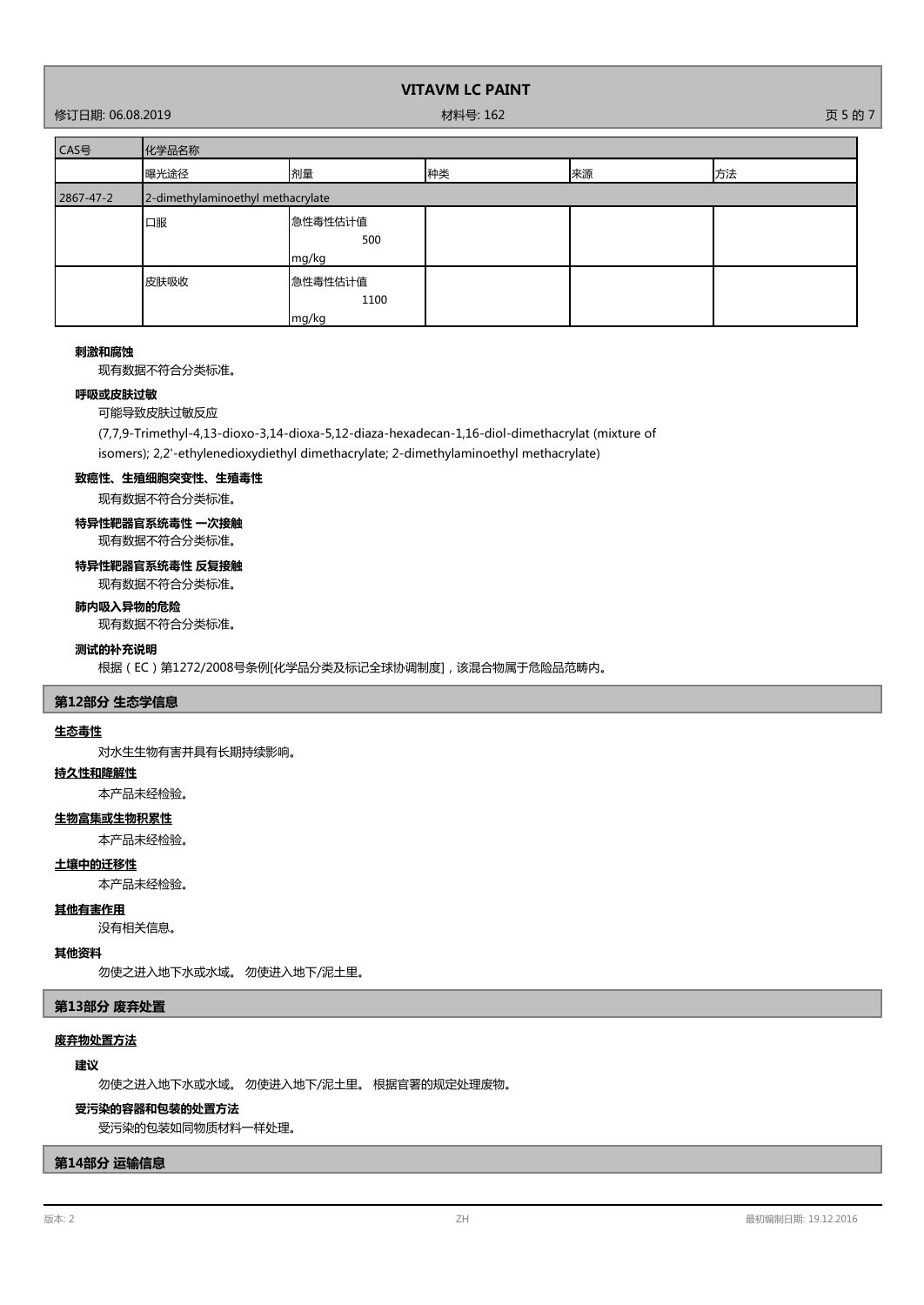|                                           | <b>VITAVM LC PAINT</b> |         |
|-------------------------------------------|------------------------|---------|
| 修订日期: 06.08.2019                          | 材料号: 162               | 页 6 的 7 |
| 海运 (IMDG)                                 |                        |         |
| <u>UN号:</u>                               | 根据运输法规,未被分类为危险品。       |         |
| <u> 联合国运输名称:</u>                          | 根据运输法规,未被分类为危险品。       |         |
| 联合国危险性分类:                                 | 根据运输法规,未被分类为危险品。       |         |
| <u>包装类别:</u>                              | 根据运输法规,未被分类为危险品。       |         |
| 空运 (ICAO-TI/IATA-DGR)                     |                        |         |
| <u> UN号:</u>                              | 根据运输法规,未被分类为危险品。       |         |
| 联合国运输名称:                                  | 根据运输法规,未被分类为危险品。       |         |
| 联合国危险性分类:                                 | 根据运输法规,未被分类为危险品。       |         |
| 包装类别:                                     | 根据运输法规,未被分类为危险品。       |         |
| 对环境的危害                                    |                        |         |
| 对环境有害的物质:                                 | 不                      |         |
| 使用者特殊预防措施<br>没有相关信息。                      |                        |         |
| 大宗货物运输根据 MARPOL-公约 73/78 附录 II 和 IBC-Code |                        |         |
| 不适用                                       |                        |         |

# **第15部分 法规信息**

#### **化学品的安全、健康和环境条例**

**国家的规章**

皮肤吸收 / 敏感化: インチング インチング マンクロ マンクリン 导致过敏反应。

聘用限制: 第六十四章 第二十四章 第二十一章 注意青少年工作保护法规定的工作限制。

# **第16部分 其他信息**

# **缩略语和首字母缩写**

ADR: Accord européen sur le transport des marchandises dangereuses par Route (European Agreement concerning the International Carriage of Dangerous Goods by Road) IMDG: International Maritime Code for Dangerous Goods IATA: International Air Transport Association GHS: Globally Harmonized System of Classification and Labelling of Chemicals EINECS: European Inventory of Existing Commercial Chemical Substances ELINCS: European List of Notified Chemical Substances CAS: Chemical Abstracts Service LC50: Lethal concentration, 50% LD50: Lethal dose, 50% CLP: Classification, labelling and Packaging REACH: Registration, Evaluation and Authorization of Chemicals GHS: Globally Harmonised System of Classification, Labelling and Packaging of Chemicals UN: United Nations DNEL: Derived No Effect Level DMEL: Derived Minimal Effect Level PNEC: Predicted No Effect Concentration ATE: Acute toxicity estimate LL50: Lethal loading, 50% EL50: Effect loading, 50% EC50: Effective Concentration 50% ErC50: Effective Concentration 50%, growth rate NOEC: No Observed Effect Concentration